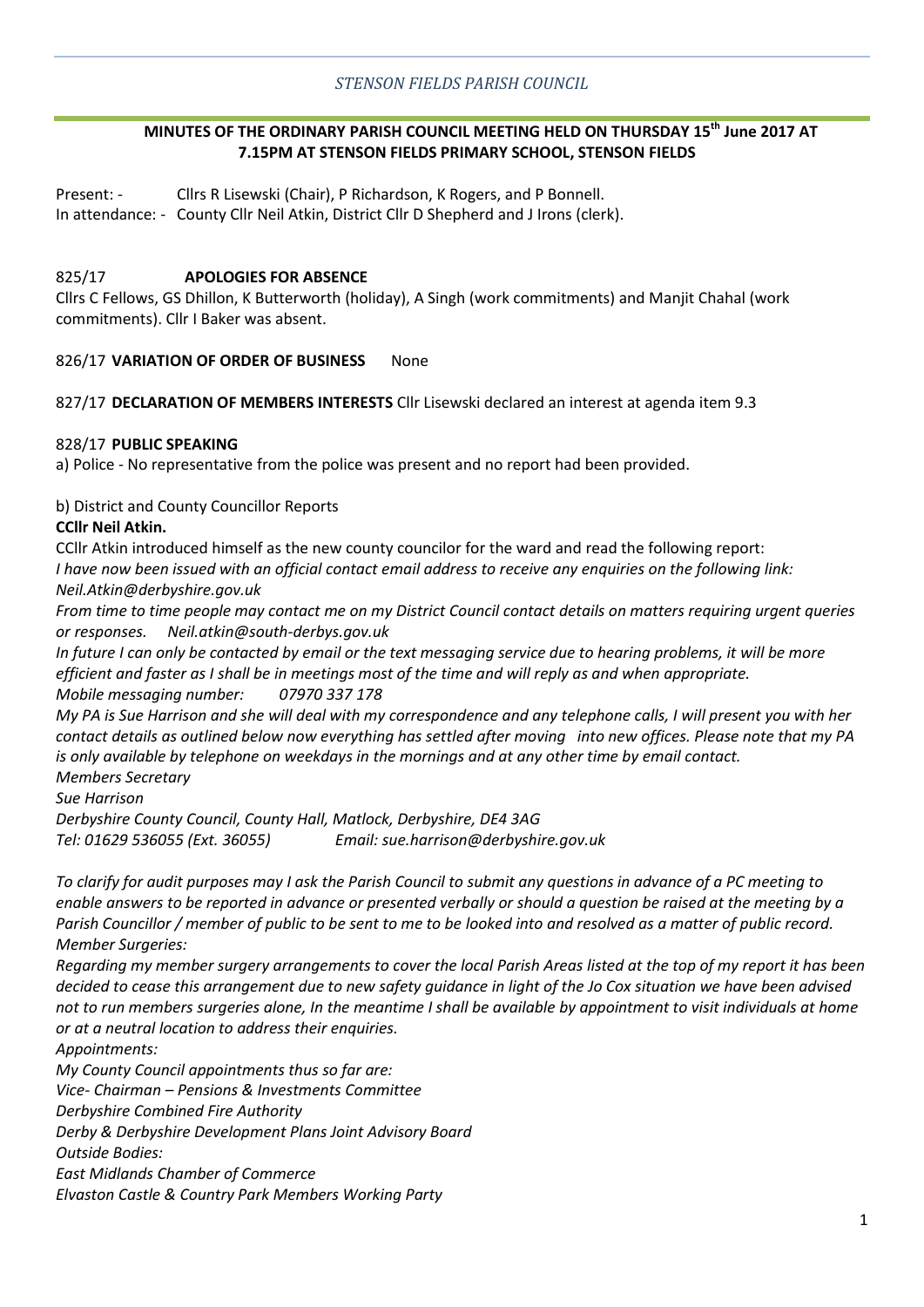*Elvaston Quarry Liaison Committee Museum of the Mercian Regiment (Worcestershire & Sherwood Foresters Collection) Nottingham East Midlands Airport Independent Consultative Committee Member Champion Armed Forces Covenant To Conclude: In future I hope to send a copy of my County Council report to the clerk in advance of the meeting or afterwards for clarification purposes. I hope to join you at a future meeting and look forward to working with members of the Parish Council.*

*News From DCC:*

# *Broadband.*

*I have sent a copy in advance of the work undertaken by Digital Derbyshire across the Aston Division so far. An update by BT will be presented to the County Council towards the end of June. Should you have any further queries please do not hesitate to send in your queries regarding this service.I understand a letter an official letter from the parish has been received by the officers of Digital Derbyshire and a response has been made. A meeting to update the parishes will be arranged in due course & invitations shall be sent in advance.*

*DCC Local Area committees*

*The previous arrangement for local area committees have now been deleted from the diary calendar and scrapped.*

# *Dead Birds & Loose Dogs*

*Thank you for the email highlighting the issues on the Trent & Mersey canal of dead birds, these matters should be reported to DEFRA and the guidance can be found on their website. The following advice is given*

*• Wild Birds*

*If you find dead wild waterfowl (swans, geese or ducks) or other dead wild birds, such as gulls or birds of prey, you should report them to the DEFRA helpline (03459 33 55 77).*

*We then collect some of these birds and test them to help us understand how the disease is distributed geographically and in different types of bird.*

*We publish a report (updated regularly) on findings of highly pathogenic avian influenza (bird flu) H5N8 in Wild Birds in Great Britain.*

*If the bird has been illegally killed for food and is an protected species, the n an offence has been committed. The*  police are the enforcement agency as well as Natural England and the national Wildlife crime Unit. Again as outlined *earlier please can the observer call 101*

*• Loose Dogs at Saxon Gate Development*

*This part of Stenson Fields was not included in the Dogs on Leads Public Spaces Protection Order issued earlier this year by SDDC, therefore we have the District Council have no power to require dog owners to keep their dog on a lead.*

*Nevertheless if a dog is acting aggressively – and definitively if it has attacked someone, then the Dog Control Unit of Derbyshire Constabulary need to be involved. It needs to be reported through the 101 number.* 

*Just as a heads up, when callers start talking to the police Contact centre about the dog, their first response is often "Call the Council". Stay persistent and insist on registering the complaint for attention of the Dog Unit.*

## *Public Open Space at Saxon Gate*

*I have received a complaint from a resident regarding the public open space at Saxon Gate to say residents have had no information regarding the play area and community centre. Local ward members have been copied in with the complaint.*

*A response from the officers at SDDC is outlined below:*

*'With regards to the play area, SDDC share the resident's concerns and are currently liaising with the developer to establish why the site has been left in such a poor state. The fencing, we are given to understand, is temporary but the broken fencing, dead trees and poorly executed play area really is not acceptable to SDDC. The planning enforcement officer is on the case' (*also, see DCllr Shepherd's report below).

*The community centre is part of a long standing section 106 commitment, and the SDDC Communities team and Development management officers have been working with developers to negotiate a building that will provide useful community space for all. SDDC are expecting a planning application to be submitted in the very near future.*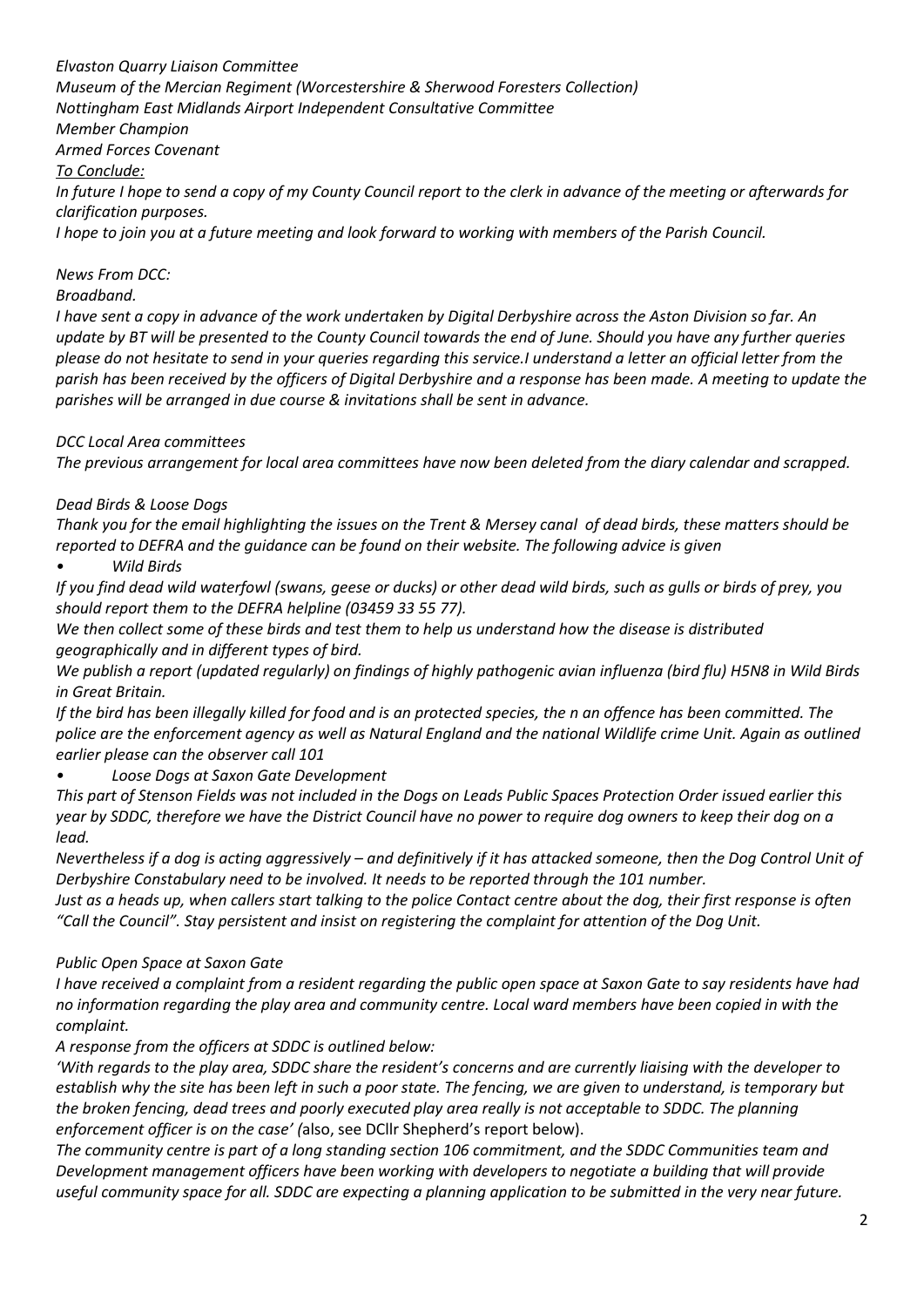The chairman had corresponded with Cllr Fellows prior to the meeting to ask CCllr Atkin about the following:

1) Reduction of speed limit on Stenson Rd from 40 to 30 mph;

- 2) A crossing point to be provided on Stenson Rd;
- 3) Resolution of a water leak on Stenson Rd (from Railway Bridge towards Grampian Way);
- 4) Parking on the island on Stenson Rd/Grampian Way;

5) No 7 bus loop to be extended to Island on Arleston Lane/Deepdale Lane.

Items 1,2 & 4 - Both Cllr Atkin and DCllr Shepherd will raise these at the next Safer Neighbourhood meeting; CCllr Atkin may also raise these with Highways.

Item 3 has been addressed by DCllr Shepherd (see below) and so CCllr Atkin will await the outcome from this for now.

Item 5- DCllr Shepherd agreed to chase Arriva over this and a bus timetable for a stop on Stenson Road.

### **DCllr Dave Shepherd**

DCllr Shepherd circulated and read following report which reads as follows:

1. New Dog Bin on Wragley Way. Enquiry with SDDC over 2 bins at Wragley Way and a corroded bin at Zetland Crescent are included in a review of bin provision which is underway. Replacement of a litter bin at Arleston Lane to be included in the assessment.

2. Community Facility. The application for this was due to go before Planning Committee before the end of May. When it did not appear, DCllr Shepherd was informed that SDDC expected to receive it before the end of May. Application still not received but once it is it will be subject to 6-week public consultation.

3. Lack of progress by Derby City Council Regarding s.106 money intended to mitigate traffic problems at the junction of Blagreaves Lane & Stenson Road/Goodsmoor Road. DCllr Shepherd asked SDDC Principal Planning Officer Chris Nash. This was then referred to Rachael Reid of Derby City Council who informed that the work is being undertaken by contractors who will be finished by 26th June. After that date, Derby City Council works will start and continue until October. Expect further temporary traffic lights.

4. DCllr Shepherd met with PCSO Waite and SDDC Neighbourhoods Officer C Smith 12<sup>th</sup> June 2017 regarding the following:

• Suspected Drug Dealing – Residents noticed suspicious cars and individuals passing packets. The 3 gentlemen met with residents and gave car numbers and descriptions to the Police.

• ASB at Open Space Eggesford Road/Beaufort Road – Look again at planting trees/ hedge to prevent ball constantly kicked against fence.

• ASB – Earls Drive. Arrests made, caravan on the drive being lived in. Contacted housing association, Derwent Living, who are looking into the matter.

5. Water Leak on Stenson Road. DCllr Shepherd emailed Severn Trent Customer Care who confirmed that their Clean Water Team will be visiting to investigate. DCllr Shepherd will also raise this at the Flood Meeting at SDDC on 22<sup>nd</sup> June.

6. Request for a Pedestrian Crossing on Stenson Road. DCllr Shepherd will raise this again at the next Safer Neighbourhood and Repton Area Forum (as mentioned above).

7. Travellers on Land North of Witton Court. Received calls from irate residents minutes after the travellers arrived. Contacted the police, SDDC Environment Officers and Legal Officers. Took action immediately to enforce removal. Travellers went and have not returned.

8. Review of bollards around Stenson Fields Open Spaces with SDDC Open Spaces Manager. In view of the problem with the travellers, DCllr Shepherd met with Zoe Sewter at the locations within the ward to review the replacement/installation of bollards. Work is ongoing.

9. Site Meeting to discuss the abysmal play equipment on the New Development. Site visit was joined by members of the public irate at the standard of equipment provided. Plan submitted by developers but not approved by SDDC. Zoe is looking into this too.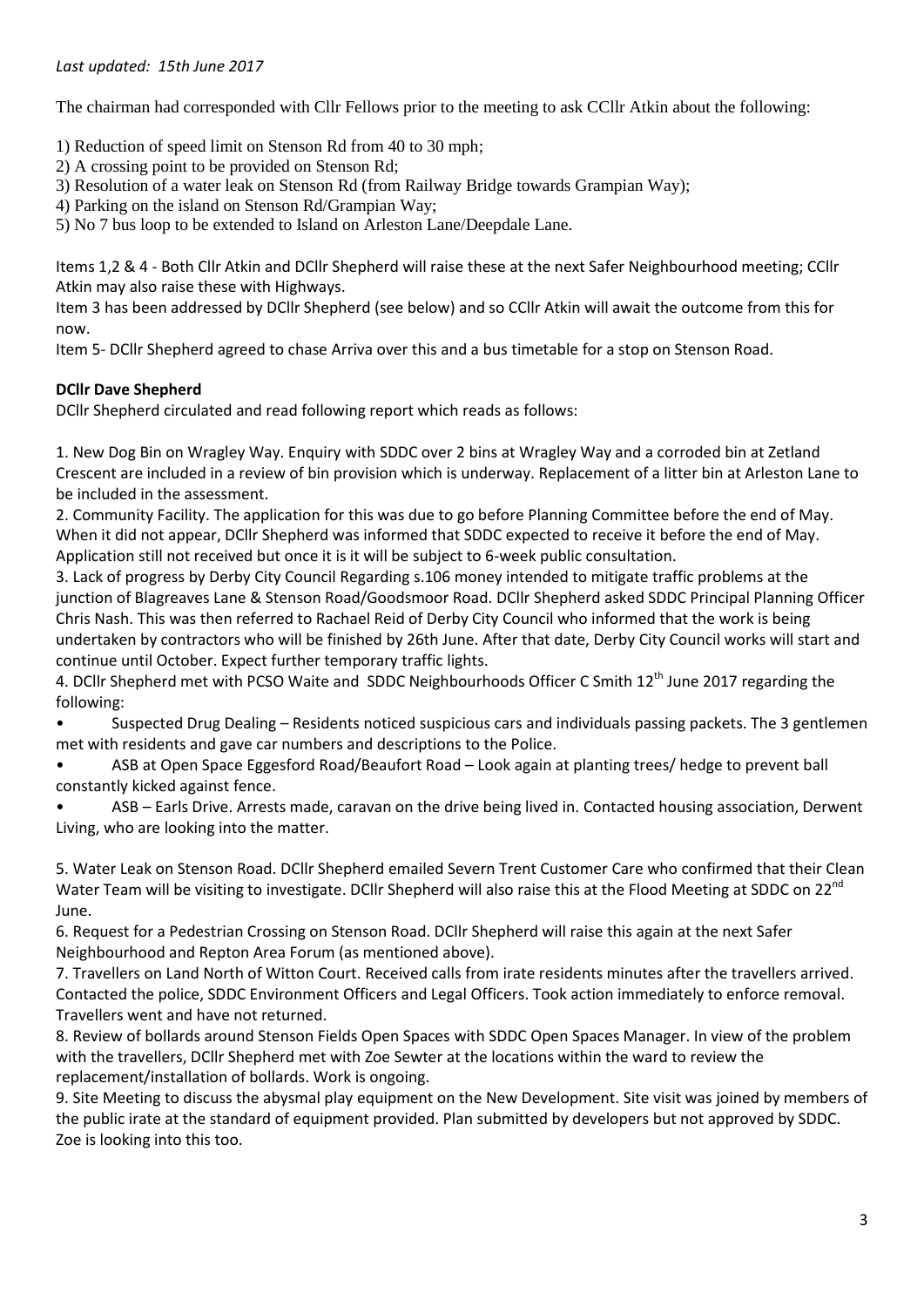10. DCllr Shepherd will meet Barratt Homes for a liaison meeting tomorrow. SDDC now has a dedicated officer to review contracts with developers. The chairman asked about the Saxon Gate management agreement; DCllr Shepherd replied to say the officer will investigate it.

Both the county and district councillor left at 8.15pm.

## 829/17 **TO APPROVE THE MINUTES OF THE ANNUAL PARISH COUNCIL MEETING HELD ON 18th May 2017** These were approved and accepted as a true record after which they were signed by the chairman.

# 830/17 **TO DETERMINE WHICH ITEMS IF ANY TO BE TAKEN WITH THE PUBLIC EXCLUDED -** None.

# 831/17 **CHAIRMAN'S ANNOUNCEMENTS AND REPORTS** None.

# 832/17 **CLERK'S REPORT & CORRESPONDENCE**

1. Clerk received a poster from the playgroup advertising a staff position which members **agreed** may be placed on a notice board.

2. Clerk received following reply from SDDC regarding the request to adopt open spaces: '*With reference to your e-mail regarding POS on the Stenson Fields estate, any consideration for adopting land doesn't fall to be considered within the planning arena, it is likely to fall to the Council's open space facilities, hence I have copied in Zoe Sewter, Open Space Manager, although it may well be something for the Legal Department to have a hand in. However, in the first instance I would anticipate Zoe will contact you at her earliest convenience*'.

3. SDDC contacted the clerk saying it is undertaking an audit of litter/ dog bins to ensure parishes are being charged correctly for emptying. If any new bins are placed they will be charged.

## 833/17 **Matters for Decision or Discussion:**

a) Police Issues/Speed Limits/Road Safety.

The chairman rued that speeding drivers are a common occurrence in the area and especially on Grampian Way. Cllr Richardson highlighted ASDA vans as culprits; clerk to write to the store stating that any further such practices will be reported to the police. Cllr Richardson was dismayed that drivers, both parents and teachers, regularly speed through the school premises. Clerk to contact the headmistress. Cllr Rogers reported a sunken Transco gas meter on Arleston Lane.

b) Saxon Gate at Newton Village Development, Stenson Road; discussed earlier.

c) Lengthsman Scheme. The chairman announced that both of the lengthsman preferred working slightly reduced hours, which would leave a shortfall in service. However, after declaring an interest Cllr Lisewski explained that his son has offered to assist. Members (excluding the chairman), **agreed** and so the clerk signed temporary 12-month contract granting Samuel Lisewski employment as a lengthsman.

d) To consider the replacement of a bench with a memorial bench for Mrs. P Harvey. The chairman continues to progress this.

e) Update on the re-siting/ installation of waste bins: discussed earlier.

f). Social media policy; held over to the next meeting.

g) Notice board issues; Jack Harvey may renovate the boards in due course but if not the clerk said he knows a contractor who can undertake this work.

h) To review the budget and final audit figures for 2016/17; members **agreed** these.

i) Outcome of a Barratt Homes Liaison meeting (if held); DCllr Shepherd mentioned this earlier.

## 834/17 **PLANNING**

Applications

9/2017/0523 - ERECTION OF A SINGLE STOREY FRONT EXTENSION AT 18 QUICK HILL ROAD STENSON FIELDS. **Resolved:** no objection.

#### **Decisions**.

9/2017/0263 - THE CONVERSION OF THE GARAGE AT 5 TREGONY WAY STENSON FIELDS. **Granted.**

## **Consultations**.

Updates (if any) on 6 Glencroft Drive and 1 Glendon Road (involving enforcement visits). Clerk received no reply from SDDC planning and so sent a reminder this day.